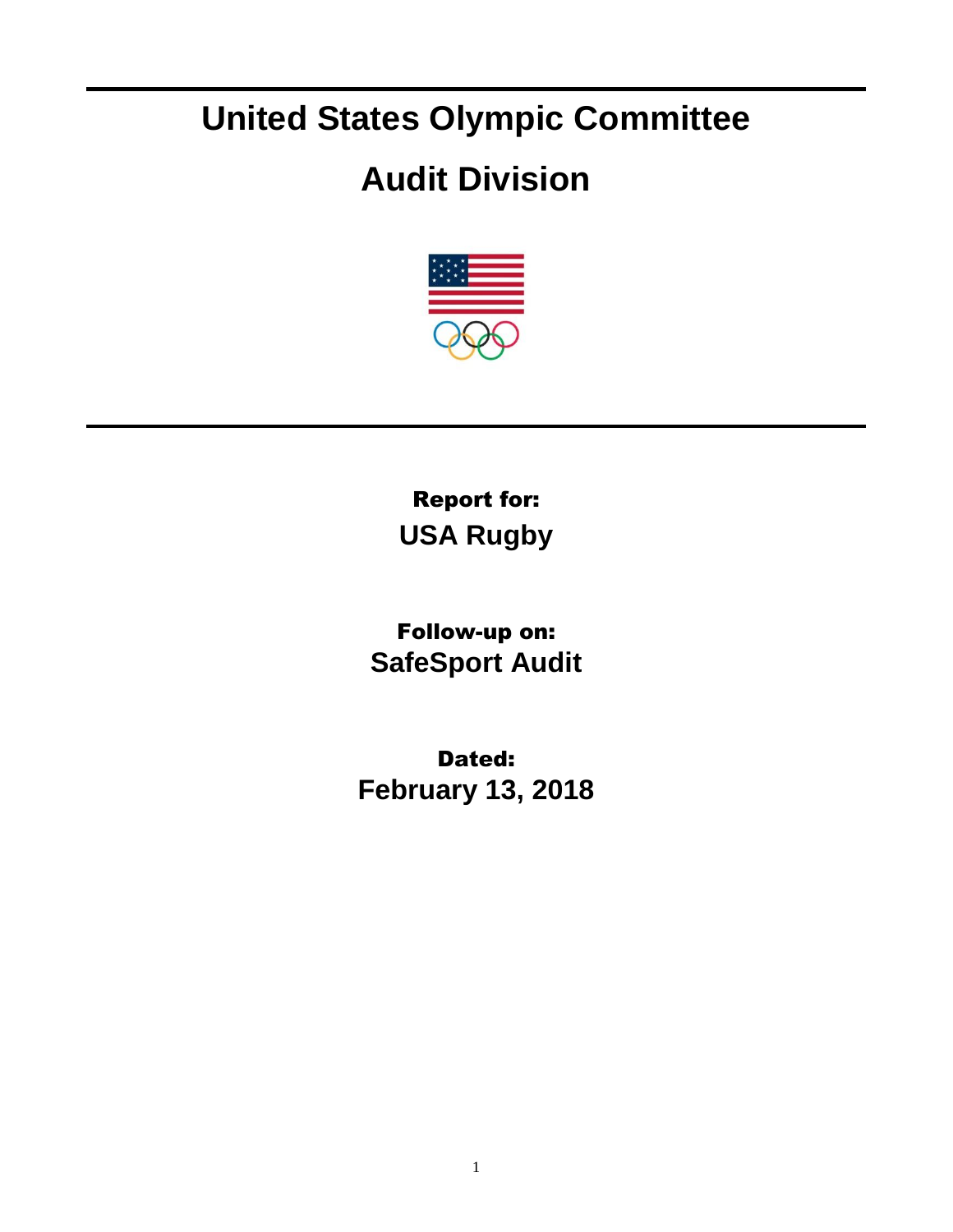UNITED STATES OLYMPIC COMMITTEE 1 Olympic Plaza Colorado Springs, CO 80909



February 13, 2018

Dan Payne Chief Executive Officer USA Rugby

Dear Dan,

During the second and third quarter of 2017, Baker Tilly Virchow Krause (Baker Tilly) performed a SafeSport audit of USA Rugby (Rugby). The purpose of the follow-up review is to report on the status of recommendations from the SafeSport audit of Rugby dated October 2017. Our methodology was limited to communication with Rugby and a review of various policies provided by the organization. The Audit Division did not perform additional audit work to verify action was taken. However, SafeSport will be tested during the routine audit process going forward.

The review found that both recommendations have been implemented and are considered closed. Rugby was prompt to implement the two recommendations in the SafeSport audit.

We thank you and your staff for assisting in the follow-up review.

Sincerely,

at Julle

Bridget Toelle, CPA, CIA Ellen Senf Senior Director, Audit Staff Auditor

cc: Scott Blackmun Will Chang Rick Adams **Kurt Weaver** Gary Johansen Chris McCleary

Ellen of Senf